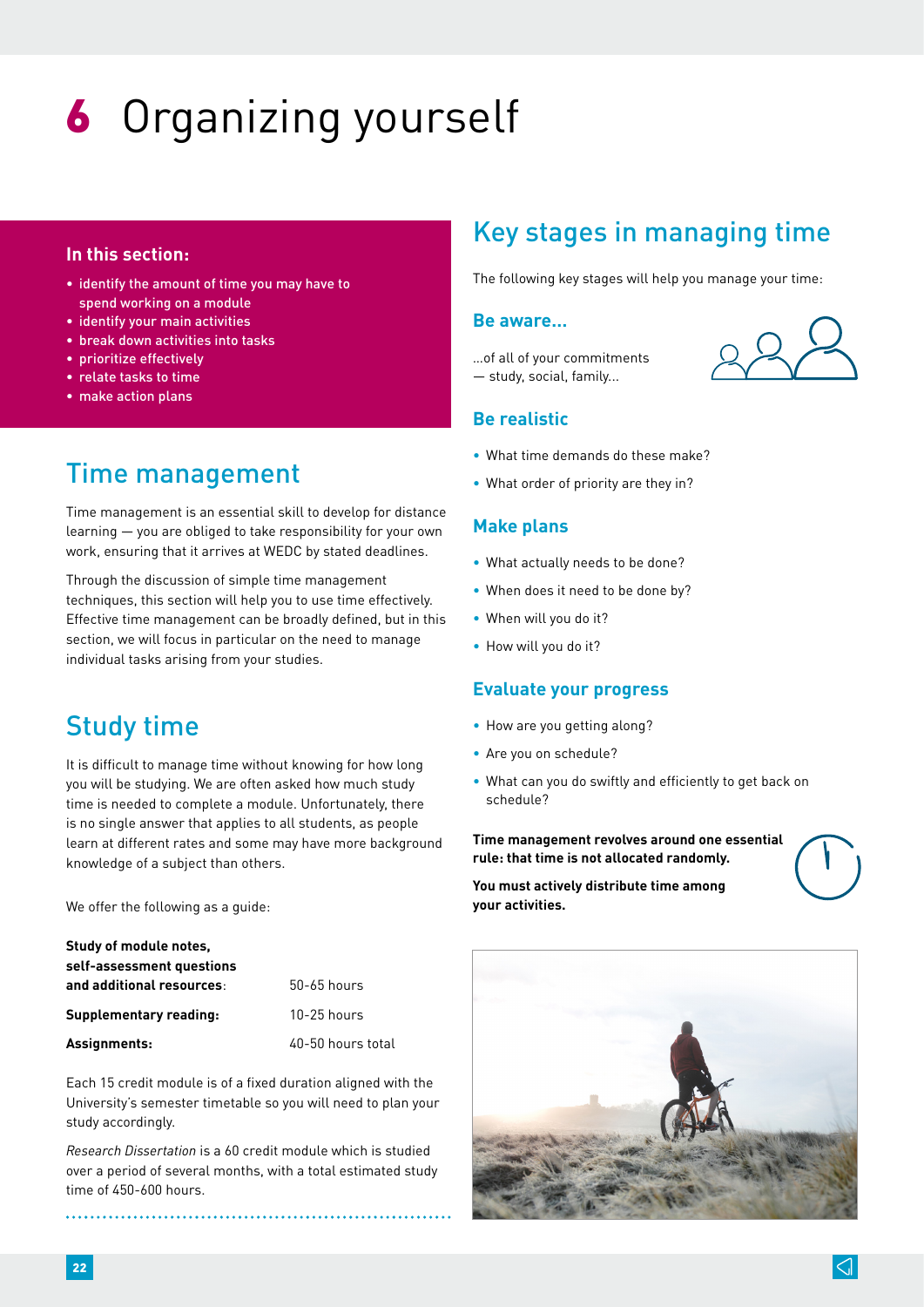

## 6 Organizing yourself

# Be aware

### **What broad activities take up your time?**

One key to successful time management is to be aware of all the demands upon your time. Only then can you plan time around them. When considering such demands you should include course requirements, spare time activities, work and family commitments as well as time for eating, sleeping, shopping and so on.



**Make a list of your key activities. Try to express these activities in seven or eight key areas. This will help keep the list manageable.**

### **What do these activities involve?**

Once you have identified all of the demands on your time, try breaking them down into smaller tasks. For example, when planning a coursework assignment, the main activity can be broken down into clearly distinct tasks as follows:

- **Think** time to develop an overview of the assignment, establishing aims and objectives.
- **Plan**  time to draft an outline of the assignment, what to say at the start, what to say at the end.
- **Write** fleshing out the plan, putting in the detail.
- **Check** reviewing and revising the draft.

These tasks can also be subdivided into smaller tasks.

The simple identification of key activities and the subsequent division into tasks presents you with a more realistic approach to allocating your time.

# Be realistic

Time management is the process of allocating tasks to the time periods available. You will need to estimate how much time any one task will demand in order to slot it into an available time period.

However, there are different sorts of activities which demand different sorts of time. You should consider the type of work which needs to be done and the amount of continuous time needed to do it.

#### **For example:**

- Writing the first draft of an assignment is best done in a longer time period with short breaks to help concentration, but with few distractions to break continuity.
- Once you have identified specific areas to cover in an assignment, you can allocate shorter periods of time to spend on each area.
- Pre-reading the module notes (i.e. skimming through a unit to see what it covers) can be done in a short period of time.
- The time it takes to read and take notes can vary, depending on the familiarity you have with each topic.

You may also like to think about where you need to be to carry out tasks. While it may be convenient to carry out most of your study at a desk, not every study task needs to occur in a particular environment. If you think that you are going to have 20 minutes spare at the airport, for example, this might be a good time to review the module materials on a laptop or a tablet, or smartphone.

#### **When identifying tasks, you will need to ask:**

• What type of task is it?



• Where do I need to be to carry out this activity effectively?

# Making plans

Plans can be an essential tool in structuring your work and can take many forms. However, plans should be used to help get work done, rather than dominate your work time and should ideally be suited to your working preferences.

The work sheets at the end of this document are suggested formats that might help you with your planning.

### **Module plans**

We also recommend that you make a plan for the whole module. You will note from information given alongside the module materials, the dates by which your assignments have to arrive at WEDC. These dates are important and should form the basis of your module plan. Although WEDC will accept full electronic copies of assignments by the deadline, these need to be closely followed by the originals, along with the Submission Form and Declaration Form that you and your guarantor need to sign. Note that although they are running concurrently, different modules may have different submission dates.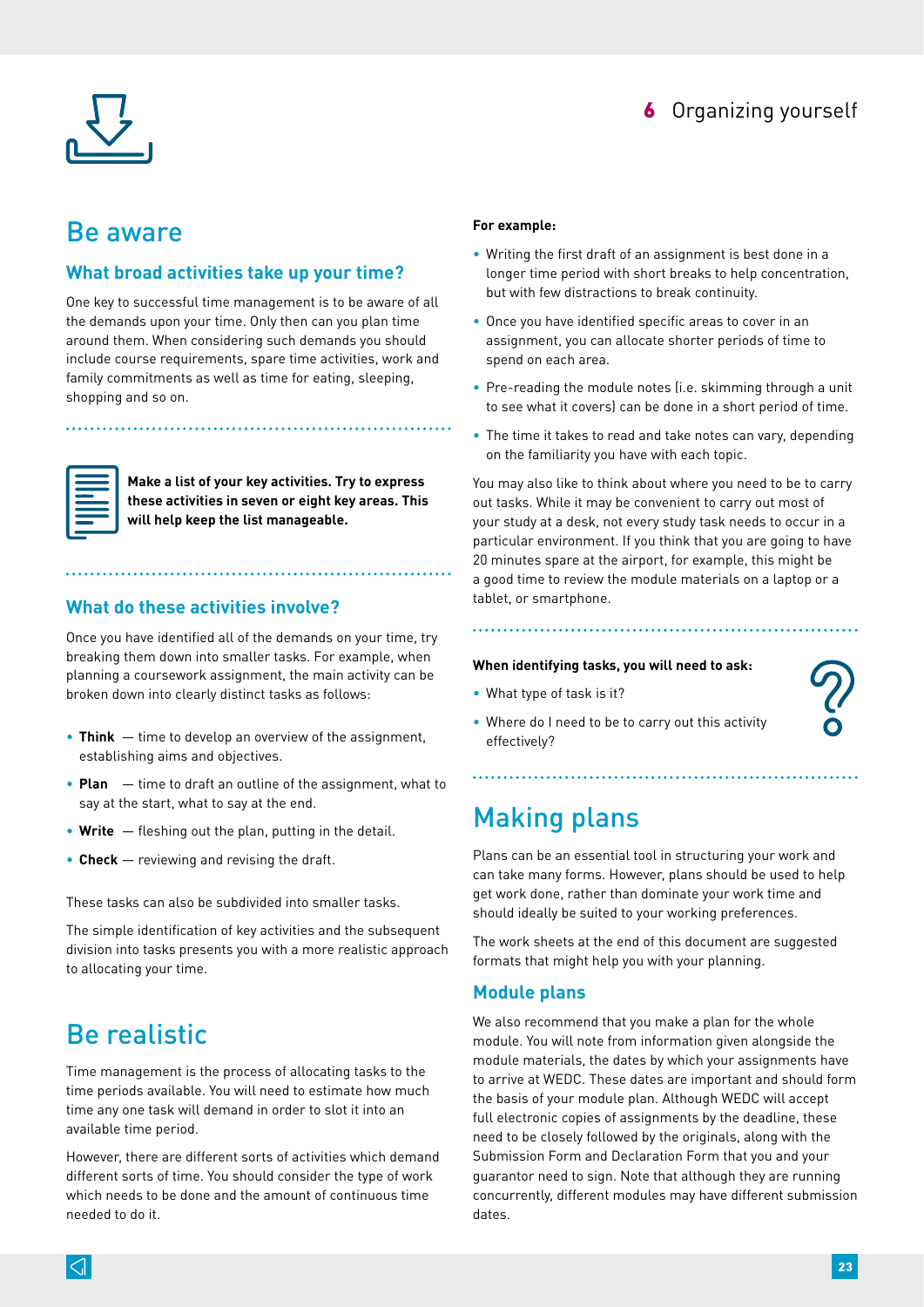## **6** Organizing yourself

### **Sticking to plans**

Plans should be as realistic as possible. As your experience of studying grows, you will have a greater understanding of how long each particular task will take.

Where possible, try to complete the tasks on your daily, weekly and module work plans. Avoid letting too much carry over from one day to the next as this creates backlogs that may be difficult to resolve.

### **Coping with small tasks**

Some tasks can appear too trivial to timetable. They can be handled in a variety of ways:

- Some people bunch a few together and put aside some time each week to work through them all. This may be particularly useful when you can sit down for 30 minutes and deal with a whole series of small tasks.
- Other people prefer to tackle them in quick five-minute breaks in larger areas of work. Even though you are taking a break you are still being productive.

# Setting priorities

When you are faced with many different demands on your time it is essential that you are able to prioritize your workload.

There are many different factors affecting individual priorities, including:

- personal motivation/interest;
- forthcoming deadlines;
- confidence with the task/skill; and
- difficulty of the task.

Prioritizing your time involves juggling each of these, relating individual tasks to each other and putting these in the wider focus of all your commitments and responsibilities.

Ask such questions as:

- What is urgent?
- What is routine?
- What can be prepared in advance?

In other words, you need to be aware that:

- some things demand immediate attention;
- some things can be predicted and routinely planned for; and
- some things can be prepared in advance.

It may help to gauge your activities and tasks on a table such as the urgent/ important grid below. Where does each task fit? Is it urgent and important or important but not urgent?

|        | Important     | Important     |
|--------|---------------|---------------|
|        |               |               |
|        |               |               |
| Urgent |               | Non-urgent    |
| Urgent |               | Non-urgent    |
|        |               |               |
|        |               |               |
|        | Non-important | Non-important |

Now apply this to your work plans, tackling urgent and important things first and allocating time ahead for important but non-urgent work. If you make every step of an activity explicit, you will get an overview of all of your commitments and be better able to prioritize these accordingly.

# Multiple tasks

You will rarely have the space and time to focus on one particular area of work. You will therefore need to juggle multiple tasks and activities within a constrained timetable.

If you have effectively highlighted all of the tasks demanding your time and planned for each of these, you are less likely to become overwhelmed by the amount of work you need to do.

# **Motivation**

A common barrier to motivation is a lack of certainty or focus. How can you be motivated if you are not clear about what you will be doing?

- A clear focus is important for your motivation, as is some indication of when you will be finishing.
- Take real breaks. Leave your work area completely, have a stroll outside, make a drink. Avoid being drawn into things that you will find difficult to break away from, such as a conversation. Save these for the end of the work period when you can break your concentration completely, and when they can help you to unwind.
- Variety also needs to be introduced so you are not always doing the same activity. Vary the types of task that you are doing. Intersperse small tasks with larger ones. If you can, change an area of work completely to re-stimulate your mind.